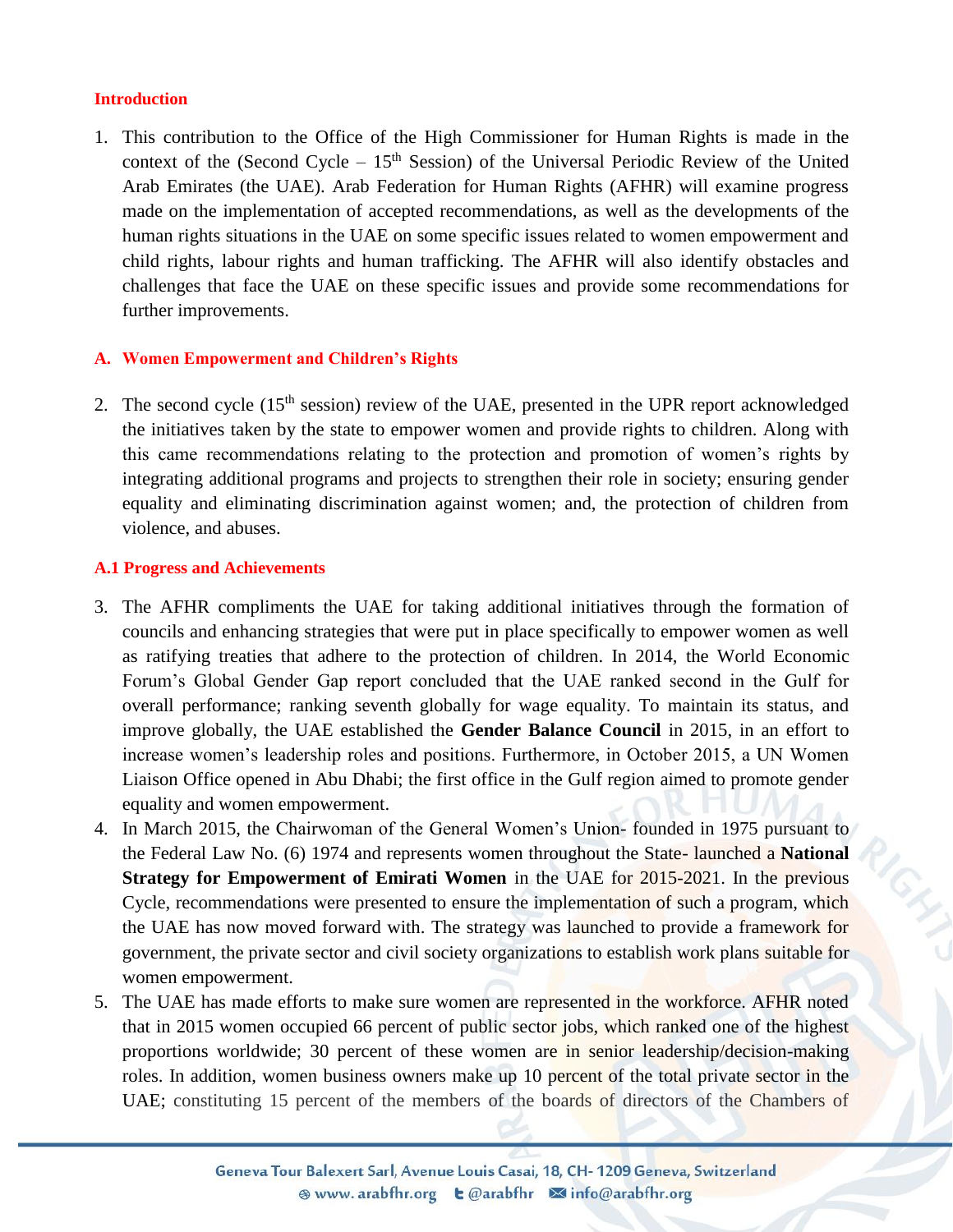Commerce and Industry. Women empowerment is also evident amongst **political participation**. For example, in the Federal National Council (FNC) elections held in October, 2015, 78 women candidates were in attendance with a result of 8 women appointed (27 percent of the total ministers) to serve in the 2016 Federal Cabinet.

- 6. In 2016, the UAE amended article 53 under Federal Law 11 of 2008, to confirm and grant female employees of the Federal Government a three-month paid **maternity leave**, with an entitlement of a two-hour break daily to breastfeed, for a period of four months from the date of delivery as an initiative to empower women who work. Furthermore, the UAE federal Supreme Court has reformed the penal code to prohibit a husband's right to use any form of punishment or coercion to discipline his wife. Specifically, in 2016, they removed article 53 under Federal Law 3 of 1987.
- 7. The UAE has also **ratified treaties that adhere to children's rights** as well as developed programs to promote the overall well-being of children. In 2016, the UAE ratified the treaty "Optional Protocol to the Convention on the Rights of the Child on the sale of children, child prostitution and child pornography". The UAE has approved and committed to this clause, with a reservation to article 3, paragraph 5, that stipulates "… the adoption of a child act in conformity with applicable international legal instruments", which is an act inapplicable to the UAE given the governing laws.
- 8. In 2016, the UAE also implemented the **Child Protection Law**, the Federal Law No. 3, formerly named Wudeema Law. The law ensures that every child in the UAE, whether a resident or tourist, has the right to live safely, be educated, and be protected from neglect and all forms of abuse, whether physical, sexual, verbal, emotional or psychological. In addition, during the International Telecommunication Union (ITU) Conference at the UN in Geneva, the UAE was selected to lead the international committee for **Child Protection Online.**
- 9. The UAE Cabinet presented a National Strategy to Protect the Rights of Children with Disabilities from 2017-2021.
- 10. A national initiative, the **Moral Education Council**, was launched in 2016 by the UAE government to encourage children to be more creative, innovative and respectful. This initiative is in an effort to ensure children are receiving their right to education. With this, the UAE also established a Child Protection Center under the Ministry of Interior.

# **A.2 Challenges and Recommendations**

- 11. The UAE government needs to continue its efforts and ensure that adequate support for physical and psychological recovery as well as reparation, are provided for women who are victims of violence. In addition, there is a need for creating cultural programs to develop awareness about the concept, aspects and dangers of domestic violence to all members, family and society's stability.
- 12. In compliance with the Paris principles, we recommend the UAE establish an independent national human rights institution with a focus on women's rights and gender equality. Additionally, implement mechanisms to receive and address complaints from women.

## **B. Labour Rights**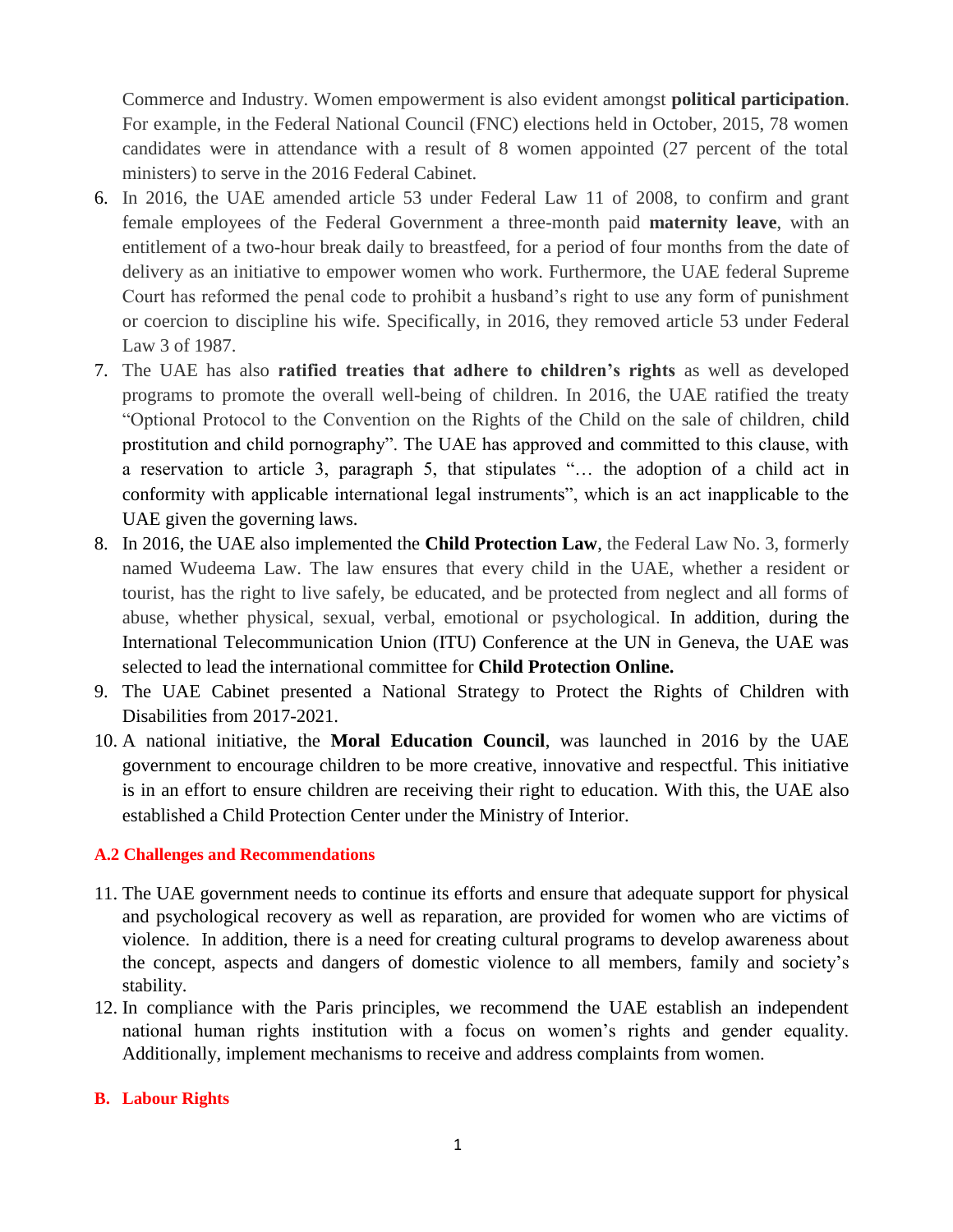13. AFHR commends the progress the UAE has made to improve labour rights and working conditions of migrant workers putting itself at the forefront of labour rights in the region. Since the previous UPR, the UAE has made progress in strengthening protections for workers. It ratified International Labour Organization's conventions related to the rights of workers and adopted numerous laws to protect workers' rights especially in the areas of recruitment, pay, housing and health.

#### **B.1 Progress and Achievements**

- 14. The UAE Ministry of Human Resources and Emiratization took the initiative to issue three Ministerial Decrees in 2015 (764, 765 and 766) that were intended to guarantee that relations between workers and employers are entered into voluntarily and freely and governed only by Government-monitored work contracts and the labour law. In January 2016, new labour reforms took effect in the country which focused on improving transparency of job terms and employment contracts, spell out how contracts can be terminated, and make it easier for workers mobility within the job market.
- 15. The UAE equally issued two other Ministerial Decrees in 2016 (591,711) relevant to the protection of worker's rights with respect to adequate housing as well as their health and safety at work. These legislations will help employers respect the rights of workers to just and favourable living conditions; a critical issue which was raised in the last periodic review.
- 16. The Ministry of Labour has also carried out labour inspections to ensure employers' compliance with the provisions of the labour law, mainly those related to employment terms, wage, and protection of workers during the performance of their work, and matters related to the health and safety of workers and the employment of juveniles and women. In 2016 the number of inspection visits was 212,189 with 22,587 companies found violating various labour laws while in 2015, the Ministry found 24,363 in non-compliance. The decrease in the number of cases of non-compliance demonstrates the hard work put forth by the UAE government to ensure that the rights of workers are observed.
- 17. Since the previous UPR review, the UAE has made considerable achievements in raising awareness on the rights and protection of migrant workers. In 2016, the Ministry of Human Resources and Emiratization in collaboration with other ministries and institutions launched initiatives to increase the awareness of workers on their rights in accordance with the law. Some of these initiatives include: the **"For you"** initiative with the purpose of reaching a Judicial Conciliation amongst a large proportion of labour complaints in 2016, reduce labour lawsuits referred to the courts as well as reduce the costs; the **"Dubai Al-Khair"** (Dubai Goodness) initiative that handles human rights issue related to labourers; "**Smart Inspection"** which is an electronic system which allows the Ministry to register, track and follow-up complaints made against employers to see whether they adhere to the conditions of work set forth by the law and protect the rights of workers; and, the "**Labour Camps Application"** initiative which seeks to carry out general inspections on accommodations provided to labourers making sure they meet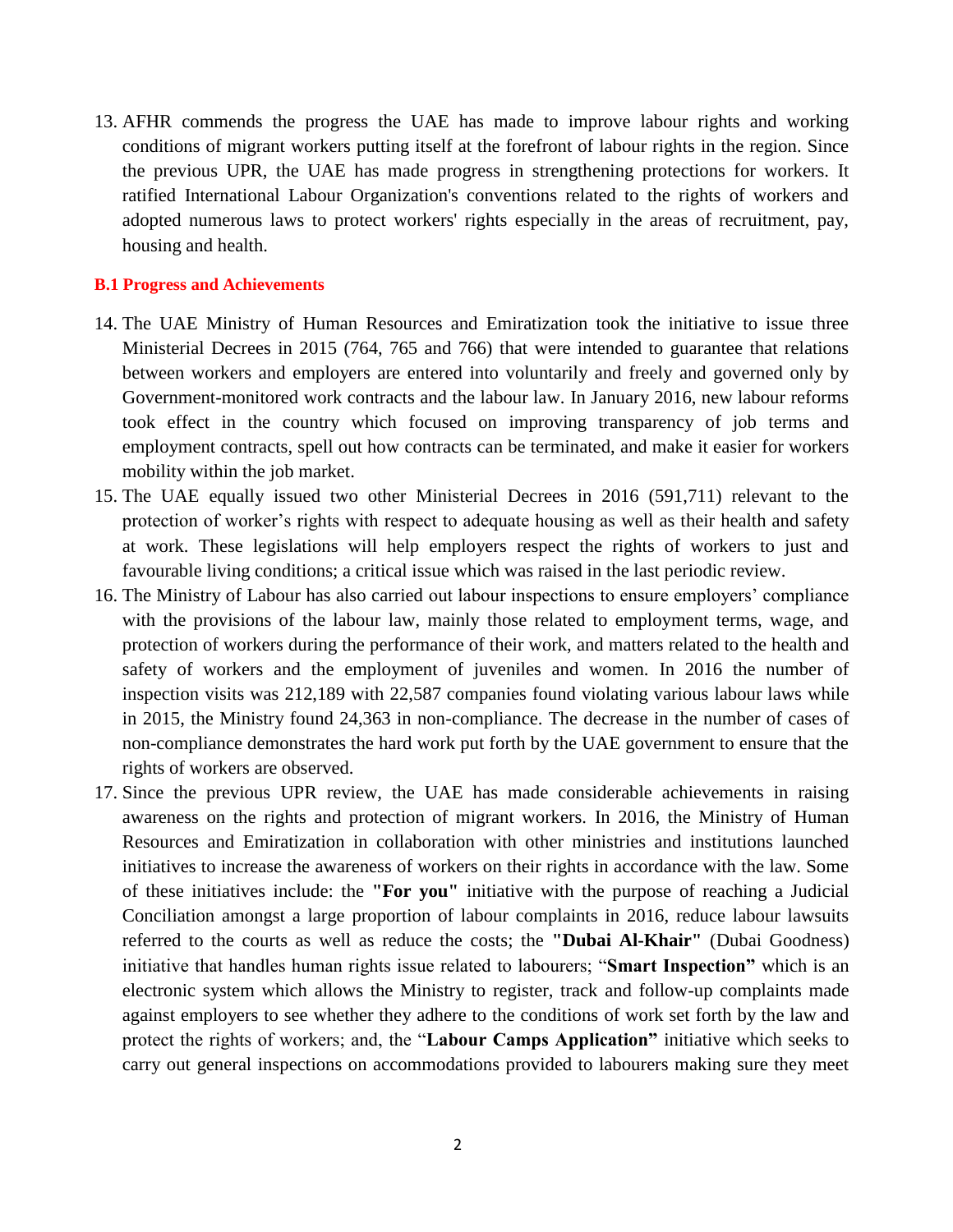the minimum standards for a dignified environment for workers to live in and to prevent them from being overcrowded in rooms and labour camps in contravention of the law.

- 18. The Minister of Human Resources and Emiratization has also conducted several awareness campaigns through multiple channels (social media, radio and television, newspapers etc) to educate and train labourers about their rights such as the "**Know your Rights**" campaign in several languages at workers' accommodation and workplaces.
- 19. As a result of the Wage Protection System (WPS) established in 2009 to ensure the timely payment of workers' salaries, approximately 3.5 million foreign workers (of the 4.6 million migrant workers registered with the Ministry of Labour) benefited from the WPS in 2015 compared to 3.3 million workers in 2013.
- 20. The UAE has actively participated in the International Labour Conferences from 2013 to 2017. In addition, the UAE organized the fourth "Abu Dhabi Dialogue" in January 2017 and reached four declarations to manage issues related to labour recruitment between countries of origin and destination in Asia and improving the quality of the lives of workers and their families.
- 21. The UAE has made significant progress in regulating the rights of domestic workers in line with national and international legislations. Notably, the UAE voted in favor for the ILO Convention 189 and Recommendation 201 on Decent Work for Domestic Workers in 2011. To ensure decent working and living conditions for domestic workers, the UAE Cabinet and the FNC approved a new draft Domestic Labour Law in May 2017 that regulates four key areas in the protection of domestic workers: Contracts; Rights and Privileges; Prohibitions from forced labour, sexual harassment (verbal or physical), physical harm, all forms of discrimination and, Recruitment agencies must strictly follow the terms and conditions and are to bear the full cost of the repatriation of the domestic worker to his/her country if contractual terms of the employment are not honoured. The draft law will become in effect when it is signed by the President of the UAE. The new law grants the Ministry of Human Resources and Emiratization the legal responsibility for the employment of domestic workers contrary to the present regulations in which domestic workers are under supervision of Ministry of Interior.

## **B.2 Challenges and Recommendations**

- 22. The limited number of field inspectors presents a challenge to ensure full compliance of labour laws that guarantee the rights and protection of workers. The number of inspectors employed by the Ministry of Labour to carry out field inspections is 367 whereas the number of establishments registered with the Ministry is more than 314,440 facilities with more than 4.317 million employees. AFHR recommends employing and training more field inspectors to overcome this challenge.
- 23. The UAE needs to accelerate the passing of the new legislation on domestic workers and need to ensure the implementation and monitoring process of this law is in full compliance by recruitment agencies and employers.

## **C. Prohibition of Human Trafficking**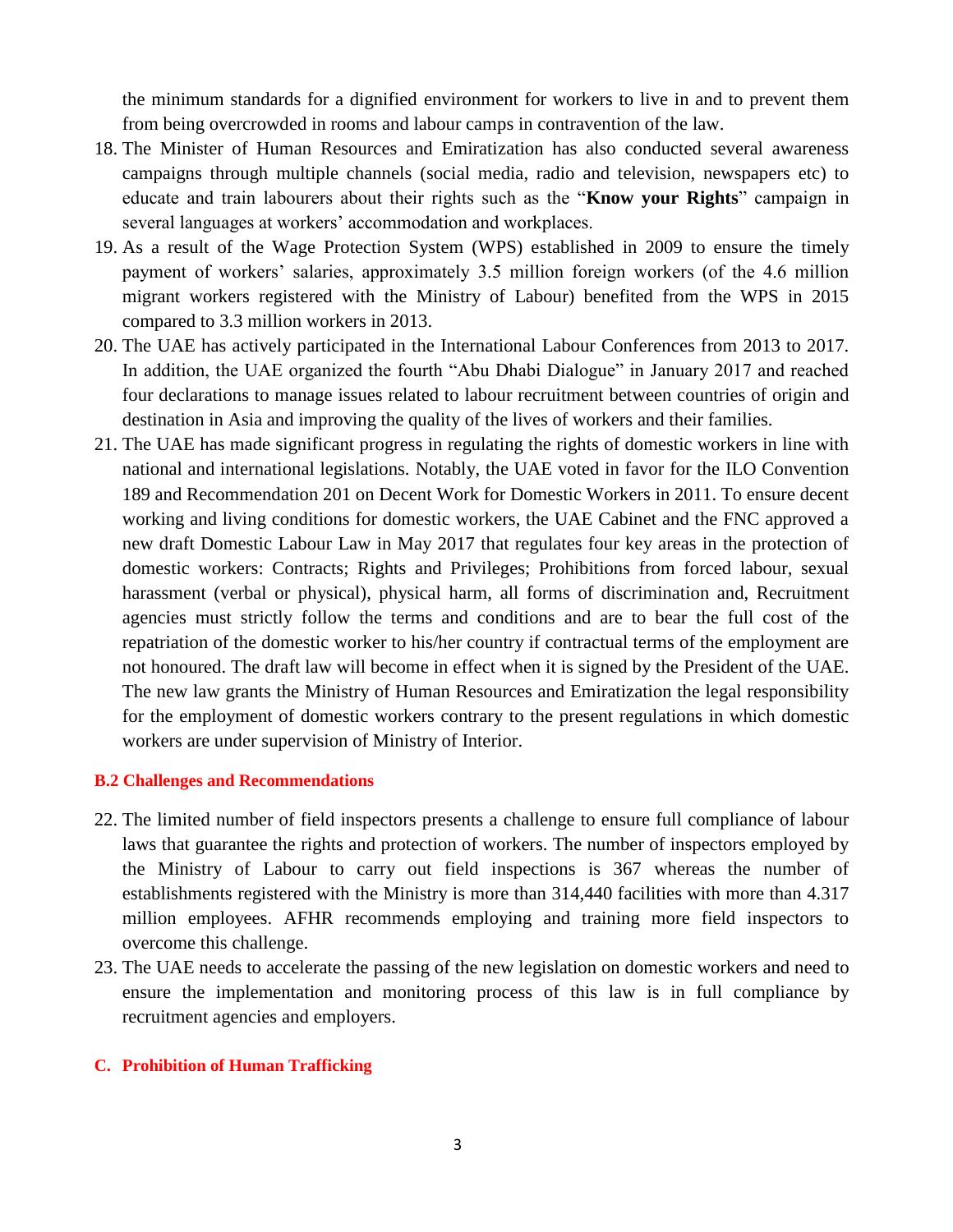24. Since its review in December 2012 ( $2<sup>nd</sup>$  cycle-  $15<sup>th</sup>$  session), the UAE accepted and continue to adopt several recommendations relating to the prohibition of human trafficking. Below are highlights identified by the Arab Federation for Human Rights (AFHR) that shows the UAE's progress and achievements as well as challenges to address.

## **C.1 Progress and Achievements**

- 25. AFHR commends the UAE's efforts to address the issue of human trafficking and of the country's ratification of the Convention against Transnational Organized Crime on 7 May 2007, and its Protocol to Prevent Suppress and Punish Trafficking in Persons, Especially Women and Children (The Palermo Protocol) on 21 January 2009.
- 26. The UAE government also has improved the national legislation on combating human trafficking. More specifically, the amendment of the Federal Law 51 of 2006 on Combating Human Trafficking in 2015 to include provisions emphasizing protection and assistance of victims of trafficking. A clear evidence of this can be seen in Article (1) bis (2) and Article (13) bis (1) of the Law 51.
- 27. Efforts have been made by the UAE's National Committee to Combat Human Trafficking by adopting the '5 Ps' national strategy of Prevention, Prosecution, Punishment, Protection of victims, and Promotion of international cooperation. Through such strategy, the UAE has taken several important steps since 2013: launching the country's biggest multilingual media campaign to create general awareness about human trafficking and simple ways to combat it; organizing a diploma course on human trafficking for officials, the first of its kind in the Arab world; starting a two-year awareness campaign for companies recruiting domestic workers to highlight the dangers of human trafficking for sexual exploitation; forging international partnerships and enhancing cooperation to tackle the crime at source, rather than dealing with it only within the UAE's borders; participating in several regional and international efforts to counter this crime; and conducting regular workshops and training courses as part of the efforts to continuously improve the skills of law enforcement officials dealing with human trafficking issues.
- 28. AFHR also recognizes the UAE's holistic approach to combat human trafficking which includes significant initiatives to determine how victims are treated by law enforcement officials, as well as expanding the help and welfare programs available to them. As evidence of this, the NCCHT issued Resolution No. 7 of 2010 concerning the regulatory procedures for dealing with human trafficking victims among competent authorities in the UAE. The NCCHT also established a fund in 2013 to support victims of human trafficking. The fund aims to cover some of the expenses related to victims of human trafficking, taking into consideration the humanitarian aspect, and providing a decent life for them, away from the exploitation, which deprives them of their human dignity.
- 29. Additionally, the UAE has been active in countering human trafficking through fostering bilateral and international cooperation by sharing and exchanging information on the experience of the UAE in tackling such crimes and drawing on other experiences of other countries and international organizations. This is evidenced in the fact that several bilateral cooperation treaties and memorandum of understanding (MOU) have been signed on sharing experiences and